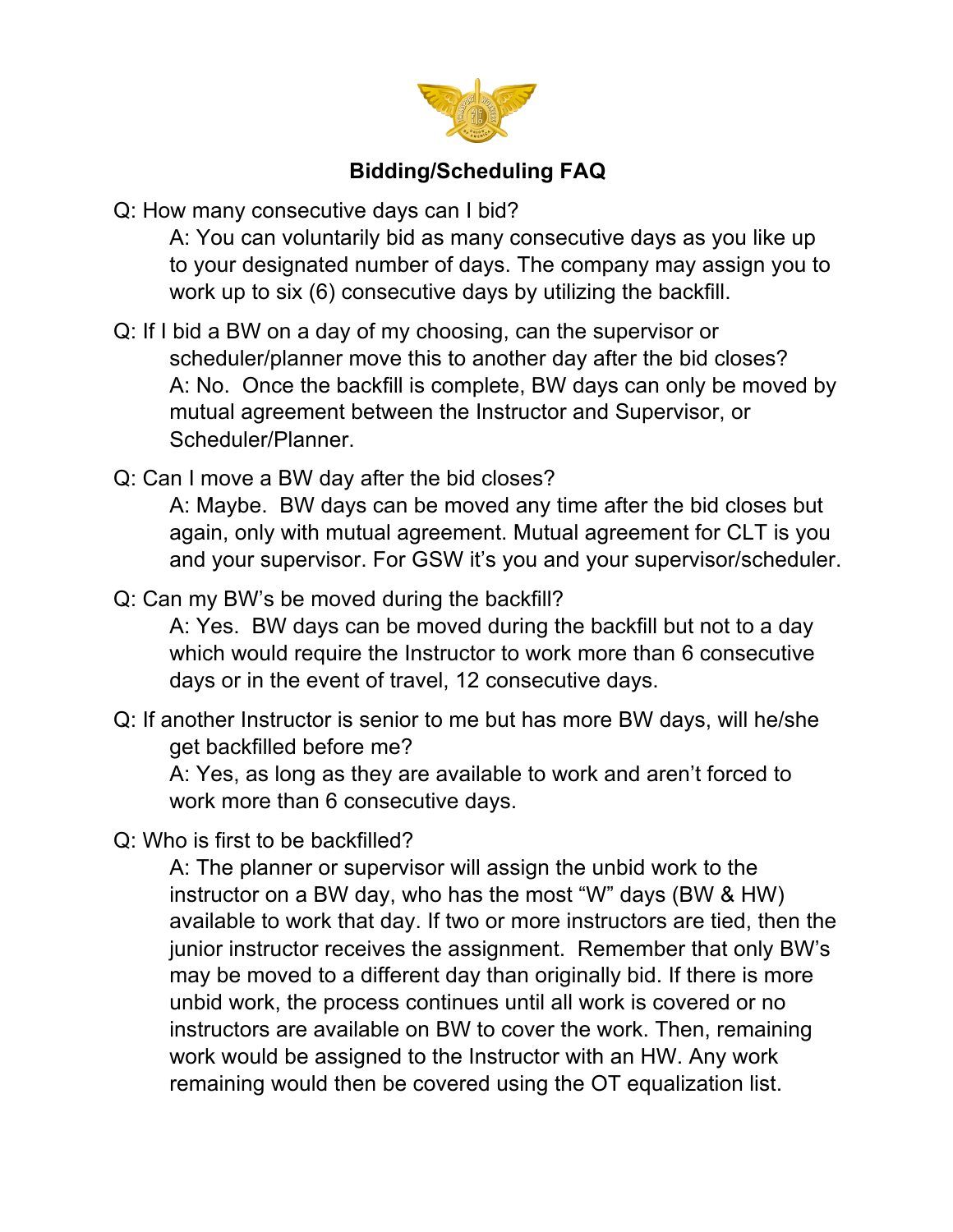- Q: What is the difference between a HW, BW and CW? A: HW's are placed on the bid by the company and are date specific therefore, they cannot be moved during the backfill. BW's are placed by the instructor on his/her bid. BW's may be moved during the backfill. Once the bid is closed, there is no difference between a BW and HW. Bid events that cancel are converted to CW's but only after backfill and bid closure.
- Q: I bid four (4) days of work and then four (4) additional BW days for a total of eight (8) consecutive days of work. Can I be backfilled on the BW days due to the limit of six (6) consecutive days? A: Absolutely. You voluntarily bid to work eight (8) consecutive days.
- Q: What happens if I underbid or overbid my designated number of days? A: You are responsible to bid only your designated number of days. When you submit your bid to the planner, the planner should inform you that you've overbid or underbid and request you to add or remove days. Should you not add or remove days, you give the planner the right to complete your bid for you.
- Q: I am a Stan coordinator. How do I mark my Stan days during the bid? A: SC days are added after the bid is complete including backfill. For example, a Stan coordinator who bids 20 days per month and is being allotted 4 SC days for the month will bid 16 events. Then, once the bid is closed the 4 SC days will be added. This process is the same for a Development Lead.
- Q: How long do I have to bid?

A: Great question. The contract doesn't give a specific amount of time to bid. Common sense and courtesy must prevail. Prior to sending you the bid, the planner already knows if you are currently working. Once your shift ends, the planner expects you to bid ASAP. If you are not currently working, again the planner expects you to bid ASAP. If you can't bid quickly after receiving the bid or your shift ends, contact the planner immediately and coordinate a time that the planner can expect to receive your bid. If this time doesn't meet the planner's needs, to keep the bid moving the planner will contact the Union requesting the Instructor be bypassed. Communication is critical.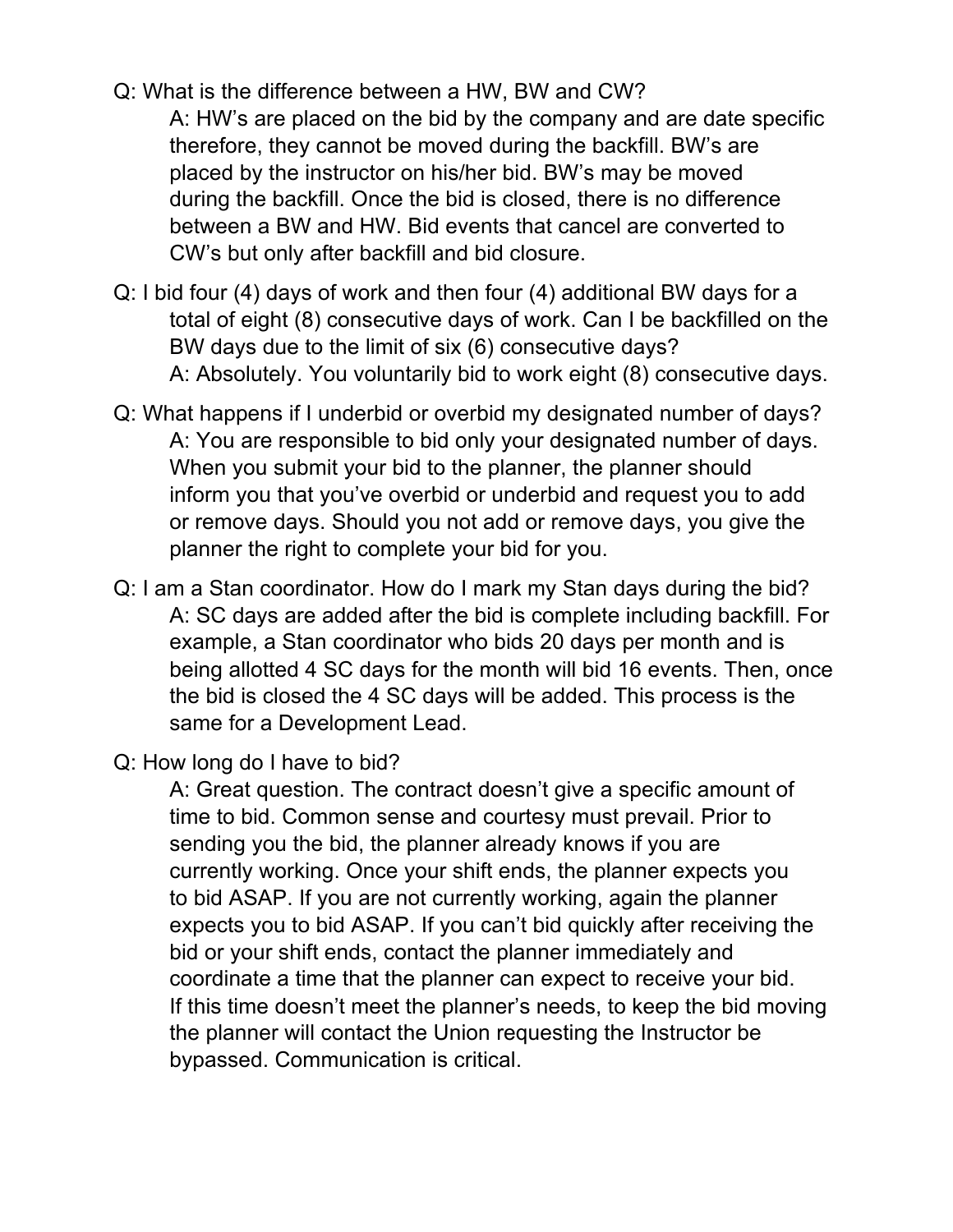Q: What happens if I'm bypassed?

A: Once the bid is sent to the next bidder without your bid, you are officially bypassed. When the planner receives the bid from the last person it was sent to, you may 'jump in' and bid. If your bid is not received after the last bidder, you will be assigned work up to your designated days.

Q: What should I do if I am on vacation and can't easily bid?

A: Leave a bid request with another instructor (who you trust) or the planner. If you intend to have another instructor bid for you, you must coordinate with the planner and submit this Instructor's name and contact info.

Q: What is the "Bid Committee"?

A: While it would be great if the contract had precise language to cover every possible scenario, that's just not realistic. The bid committee is made up of equal numbers of members from management and the union with the mission of interpreting and settling bidding issues that are not contract specific. The bid committee can never change or overrule contract language.

- Q: If I'm on a BW or HW, when am I released from being on-call? A: You are released no later than the last scheduled event start time on that day.
- Q: Is the release time for a CW different from a BW or HW? A: Yes. Since an instructor on a CW can only be assigned work +/- 2 hours from the original bid start time, the instructor would be released from work outside this +/- 2 hour window.
- Q: Can the company add or remove work during the bidding process? A: The company cannot add work but may remove unbid work that has canceled during the bidding process.
- Q: After bid closure, I had 4 "W" (BW, HW & CW) days. One of my "W's" was converted to a work event. For future assignments how many "W's" will be calculated?

A: When a "W" is converted, it's no longer a "W" day. Therefore, in this scenario, only 3 "W's" would be considered.